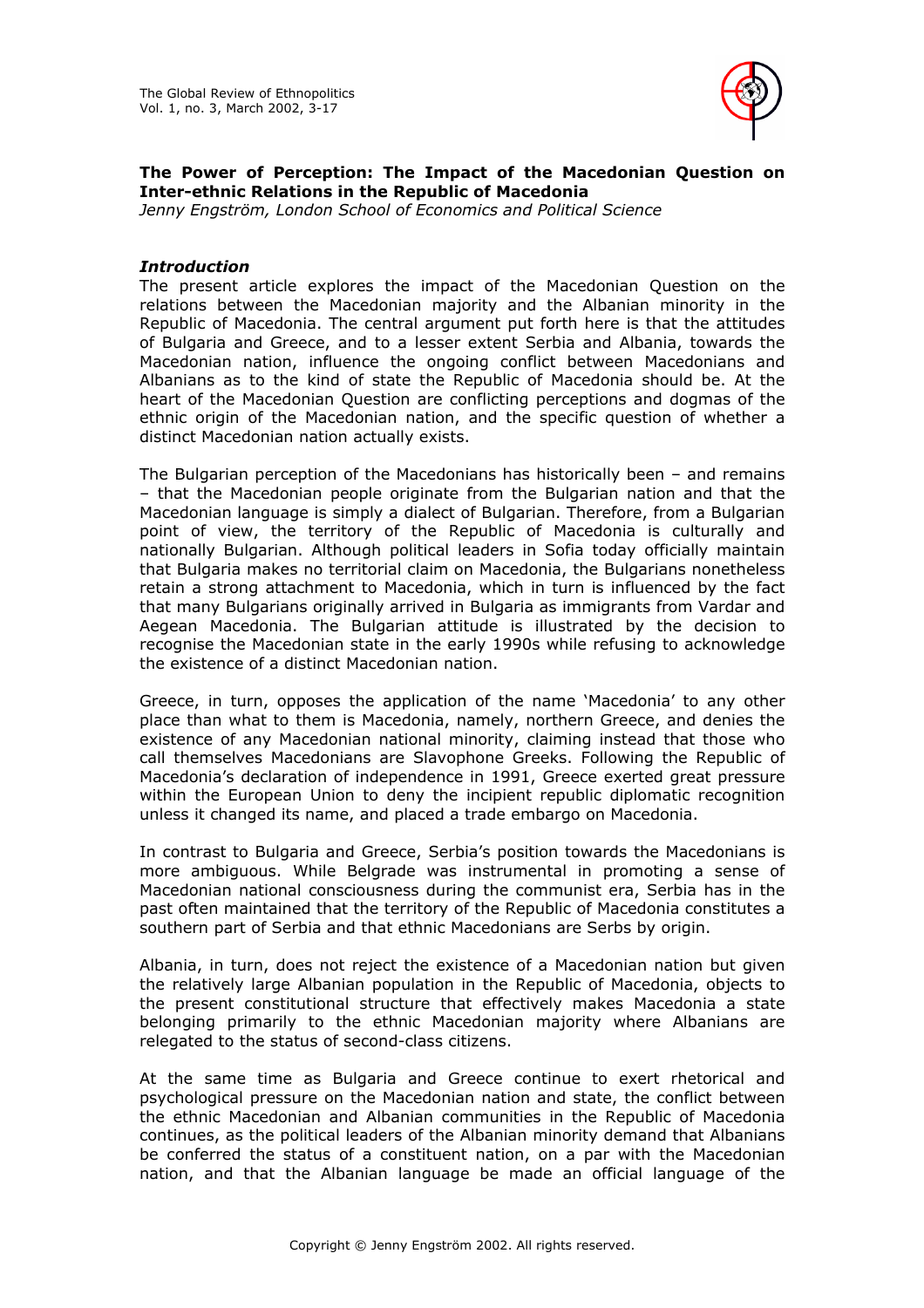Republic of Macedonia, alongside the Macedonian language. From a Macedonian perspective, however, there is a widespread fear that the realisation of such demands from the Albanians, as well as potentially threatening claims from neighbouring states, would spell the end of the Macedonian nation-state.

### *The Power of Perception: National Identity and the Macedonian Question*

A nation, according to Smith, can be defined as 'a named human population sharing an historic territory, common myths and historical memories, a mass, public culture, a common economy and common legal rights and duties for all members.' (Smith 1991: 14) This implies that each nation's history and experiences are unique and distinguishable from those of other nations. In the case of the Macedonian nation, however, its uniqueness and separateness has been strongly contested by several of Macedonia's neighbours, which in turn impacts on Macedonian domestic attitudes and policies towards its Albanian minority.

National identity is largely shaped by perceptions of self and other. Perceptions, in turn, are crucial in that they influence the information base on which people form beliefs and create 'truths'. They influence 'both what things are seen as facts, and what significance these "facts" carry…', and '…perceptions vary according to where the observer is located in relation to the thing viewed....' (Buzan 1991: 343) The subjectivity of perceptions, therefore, results in conflicting perceptions in general and, sometimes, conflicting perceptions of national identity and 'truth' in particular. The Macedonian Question is a case in point.

Perceptions play a significant role in the contentious Macedonian Question. As Troebst points out, the modern history of Macedonia from Serbian, Greek, Bulgarian and Macedonian points of view '…suffer[s] from one and the same distortion of perspective: [Macedonians, Serbs, Greek and Albanians] assume one single line of tradition that, however thin it may be, is considered to be decisive and is extended rigorously in both directions along the axis of time. Contemporary ideas are easily projected back into the past, just as historical facts are extrapolated into the present and then on into the future.' (Troebst 2001: 62) Consequently, competing perceptions about the origin, character and 'ownership' of Macedonia become intransigent as neither the Macedonians nor their neighbours consider the notion that '…nations exist in time … are shaped by temporal processes and thus have temporal components.' (White 2000: 15) A reason for this is the importance of the territorial component of nations. That is, nations exist not only in time but also in space, as a '[s]ense of territory and emotional attachment to place are integral components of national identity.' (White 2000: 13) Nations, White notes, '…express their identities in the cultural landscape of places and territories.' (White 2000: 21) The emotional link between place and national identity is a crucial factor in the Balkan region, as one and the same place is often claimed by several nations, so that, for example, Kosovo is perceived as essential to both Serbian and Albanian expressions of national identity; the historical town of Ohrid in the Republic of Macedonia is claimed by the Bulgarians as an integral part of the Bulgarian national history, just as it is regarded by Macedonians as the cradle of their national culture; Salonika (now Thessaloniki in Greece) is regarded as an integral part of greater Macedonia, and so on. As White suggests, in the Balkans '…many nations feel that their identities have been violated because their territories have been continually transgressed by other nations.' (White 2000: 6) Hence, the problem of competing and conflicting perceptions of national identity and historical places in the Balkans is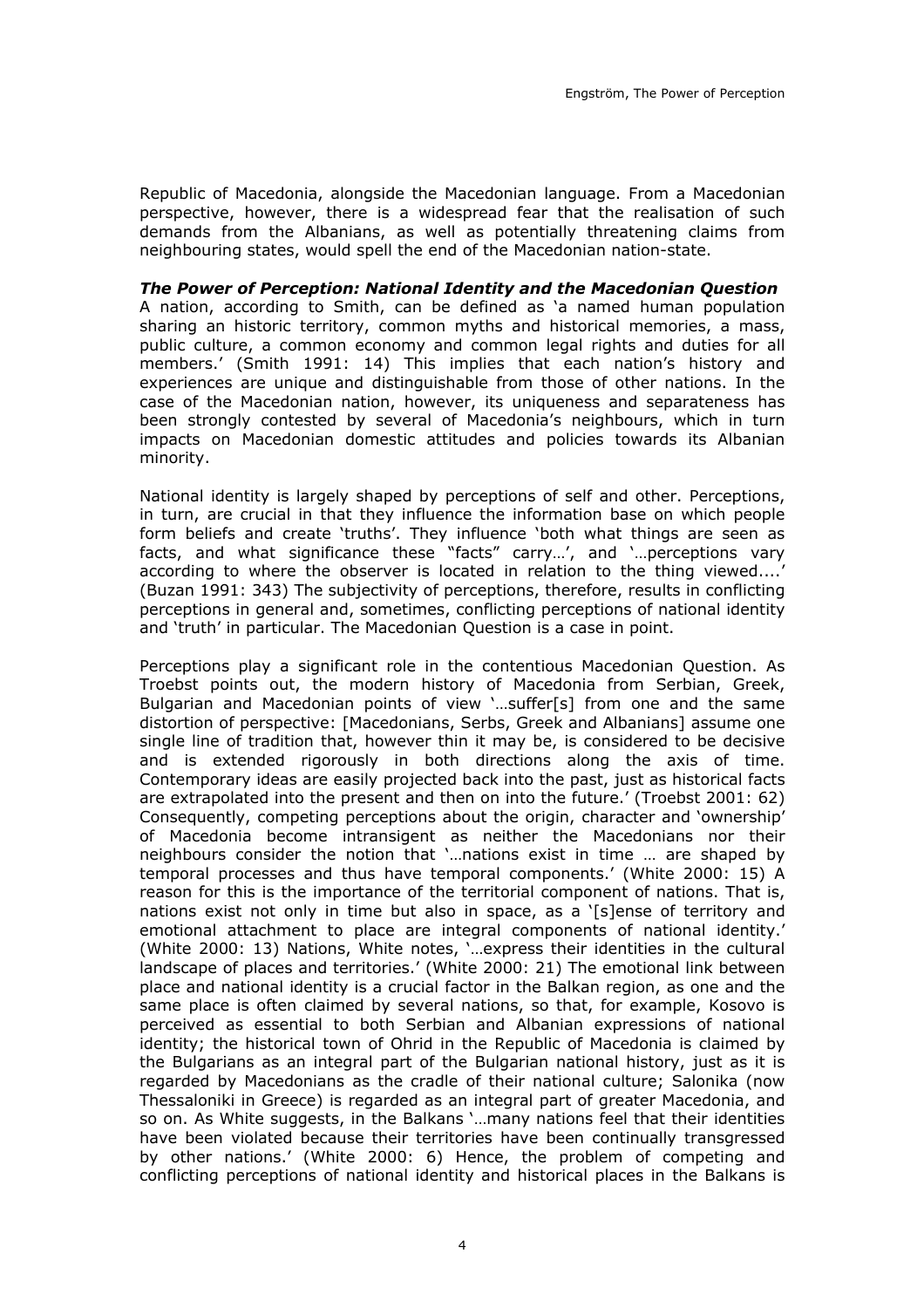

compounded by, on the one hand, the notion that national identities are fixed in time and space and, on the other hand, the historical reality that a given piece of land in the Balkans has been ruled, in different time periods, by different states and empires.

The focal point of the Macedonian Question is the issue of the origins of the Slavic people inhabiting geographical Macedonia and, consequently, the issue of who has the right to the Macedonian lands as well as the ownership and significance of the name 'Macedonia'. In Roudometof's words, '…the central contemporary controversy concerns the manner in which Bulgarians, Greeks, and Macedonians view and interpret Macedonian identity. In particular the conflict centres on the premise that the Slavs of Macedonia constitute a distinct nation, the Macedonian nation.' (Roudometof 2000: 7)

Geographically, Macedonia is divided into three parts: Vardar Macedonia which constitutes the present Republic of Macedonia; Pirin Macedonia which is part of today's Bulgaria; and Aegean Macedonia which is the regional name of northern Greece. Historically, Macedonia has belonged to Bulgaria, Serbia, Byzantium and the Ottoman Empire at various times, although the Bulgarian claim to Macedonia is perhaps the most challenging and compelling. In the Byzantine era, 'the name "Macedonia" applied to part of what is now Thrace, and the territory of the present-day Republic of Macedonia was the core of the Byzantine province of Bulgaria.' (Drezov 2001: 55) As the Turks made headway into the Balkans, Macedonia came to be incorporated into the Ottoman Empire but, as Drezov notes, '[u]ntil the late nineteenth century the Turks did not even know that they were in occupation of a place called "Macedonia".' (Drezov 2001: 55)

The Macedonian Question was born in 1870 when Russia, on behalf of the Bulgarian nation, pressed the Ottoman Empire into allowing the creation of a Bulgarian Orthodox Church, or Exarchate, separate from the Greek Orthodox Church. The authority of this newly established Exarchate was to include parts of Macedonia, then an Ottoman province (Barker 1950: 7). Greece and Serbia felt their national interests threatened by this development and began to compete with the Bulgarians in extending their influence over Macedonia. As a result of the Balkan wars of 1912 and 1913, geographical Macedonia was divided, with Greece and Serbia taking the majority of the territory and Bulgaria being left with a minor part. Bulgaria had been against the division and, consequently, was compelled to ally itself with Germany in both world wars with the intention of regaining Macedonia.

It was not until the second half of the 1940s, when the Yugoslav leader Josip Broz Tito established the Socialist Yugoslav Republic of Macedonia - thereby elevating the Macedonian people to the status of nation - that it seemed as if the Macedonian Question had been resolved. Under the leadership of Tito, and with the blessing of Joseph Stalin, the Yugoslav political elite aimed at solving the national problems 'under the slogan of "Brotherhood and Unity", and the Macedonians were recognised for the first time as a separate nation.' (Poulton 2000: 125) Thus, Macedonia became the sixth constituent republic of the Socialist Federal Republic of Yugoslavia. According to Bell, it was with the founding of the Yugoslav Macedonian republic that a sense of a Macedonian national identity gained strength and became systematised. Under Yugoslav rule, and mainly directed from Belgrade, a Macedonian language was codified, an autocephalous Macedonian Orthodox Church was established, and academics 'developed a "usable past" and projected Macedonian national feeling far into history, for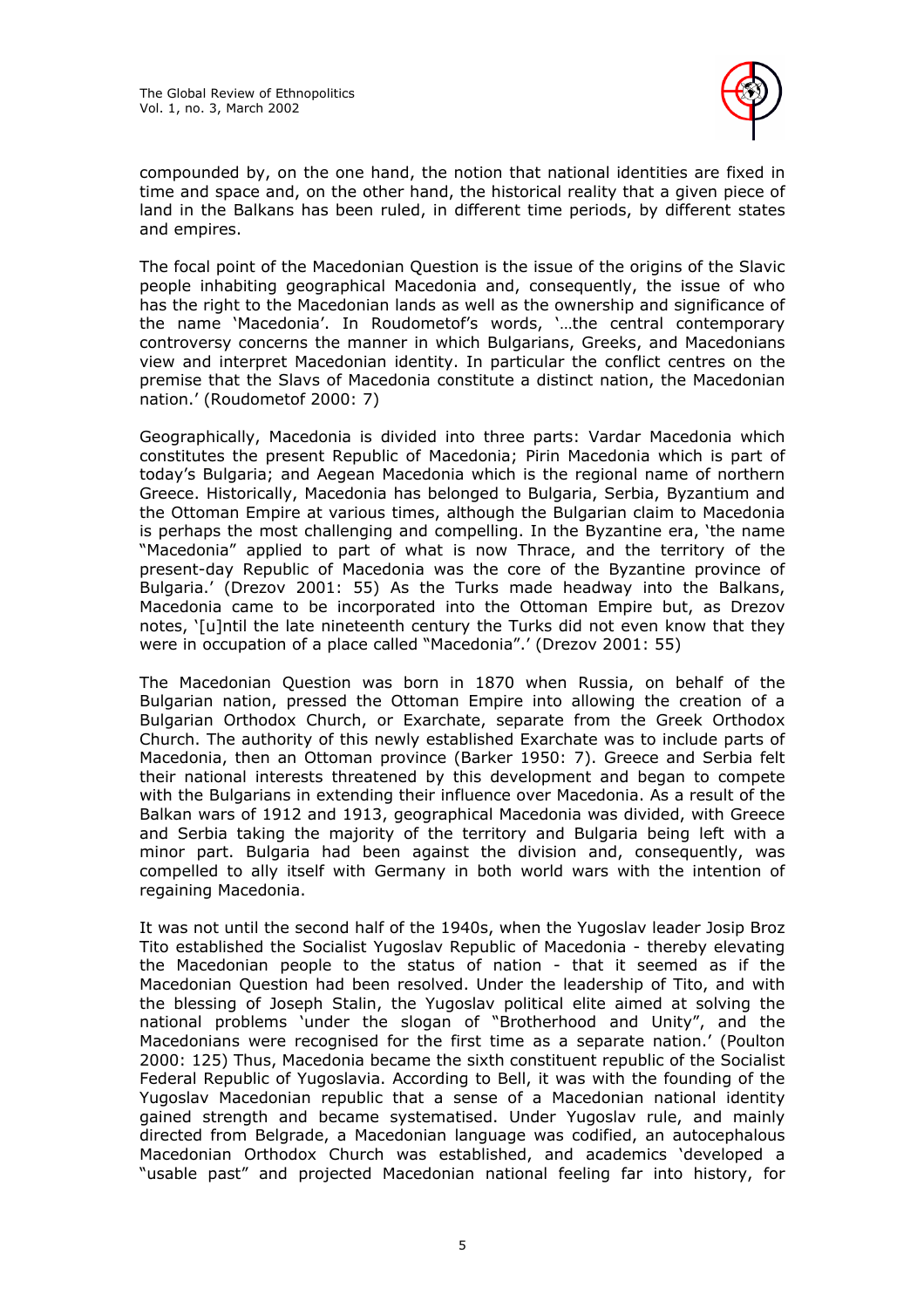example by converting the medieval Bulgarian Empire of Tsar Samuil into a Macedonian one and even claiming a link to Alexander the Great.' (Bell 1998: 193) As Perry points out, Tito's decision to promote a Macedonian national consciousness served several strategic purposes:

[the establishment of a Macedonian republic based on a Macedonian nation] undermined Bulgarian territorial claims to Macedonia and scotched the notion that Macedonians were Bulgarians. The recognition of a Macedonian nationality also made it difficult for Serbians to maintain that Macedonians were part of the Serbian nation. The founding of a Macedonian republic thus reduced the size of any potential Greater Serbia. Because it included a fair-sized Albanian minority, Yugoslav Macedonia also was a guarantee against a Greater Albania. (Perry 2000: 271)

Similarly strategic was Tito's naming of the Muslims in Bosnia as a separate nation, thereby offsetting competing Serbian and Croatian claims on Bosnia-Herzegovina, and for the duration of Tito's rule it seemed his strategic moves had brought peace and stability to the Balkans. Ironically, Tito's manoeuvres in Macedonia and Bosnia, including the 'establishment' of two new nations, were in part an effort to curb nationalism in the Yugoslav republics.

In Yugoslavia, the Macedonian nation acquired legitimacy in the face of Bulgarian and Greek claims. Therefore, when Yugoslavia began to crumble, the Macedonian leadership was initially in favour of remaining in the federation for security reasons, but as it became clear that a truncated Yugoslavia would be dominated by the Serbs, Macedonian political leaders concluded that in order to protect the Macedonian nation they had to declare an independent Macedonian state. As Macedonia gained independence, however, the security of the Macedonian nation was again at stake as the Macedonian Question re-emerged in 1991, illustrated by the actions and official attitudes of Bulgaria and Greece. While recognising the Macedonian state, Bulgaria refused to acknowledge the separateness of the Macedonian language from Bulgarian. Implicit in Sofia's position on the language issue was the denial of the existence of a Macedonian nation.

The Greek reaction to the Macedonian declaration of independence was characterised by vehement opposition to the application of the name 'Macedonia' to anything that was not Greek. Furthermore, according to Greek interpretations, the newly created constitution of the Republic of Macedonia made references not only to the lands of the Republic but also to territories within the Greek state. Finally, the issue of the flag of the Republic of Macedonia prompted anger in Athens, as the Macedonian flag carried the ancient Macedonian emblem, the Star of Vergina, which the Greeks regard as an integral part of the Greek cultural heritage.

Thus, issues concerning the Macedonian Question, some of which communism had temporarily suspended, regained momentum in the early 1990s. Without the protection of the Yugoslav federation, Macedonia found its security weakened and as a response to Bulgarian and Greek attitudes a more assertive and uncompromising strand of Macedonian nationalism emerged, which would have a significant influence on Macedonian-Albanian relations in the new state. As Poulton suggests, the aggressive assertion of Macedonian nationalism was a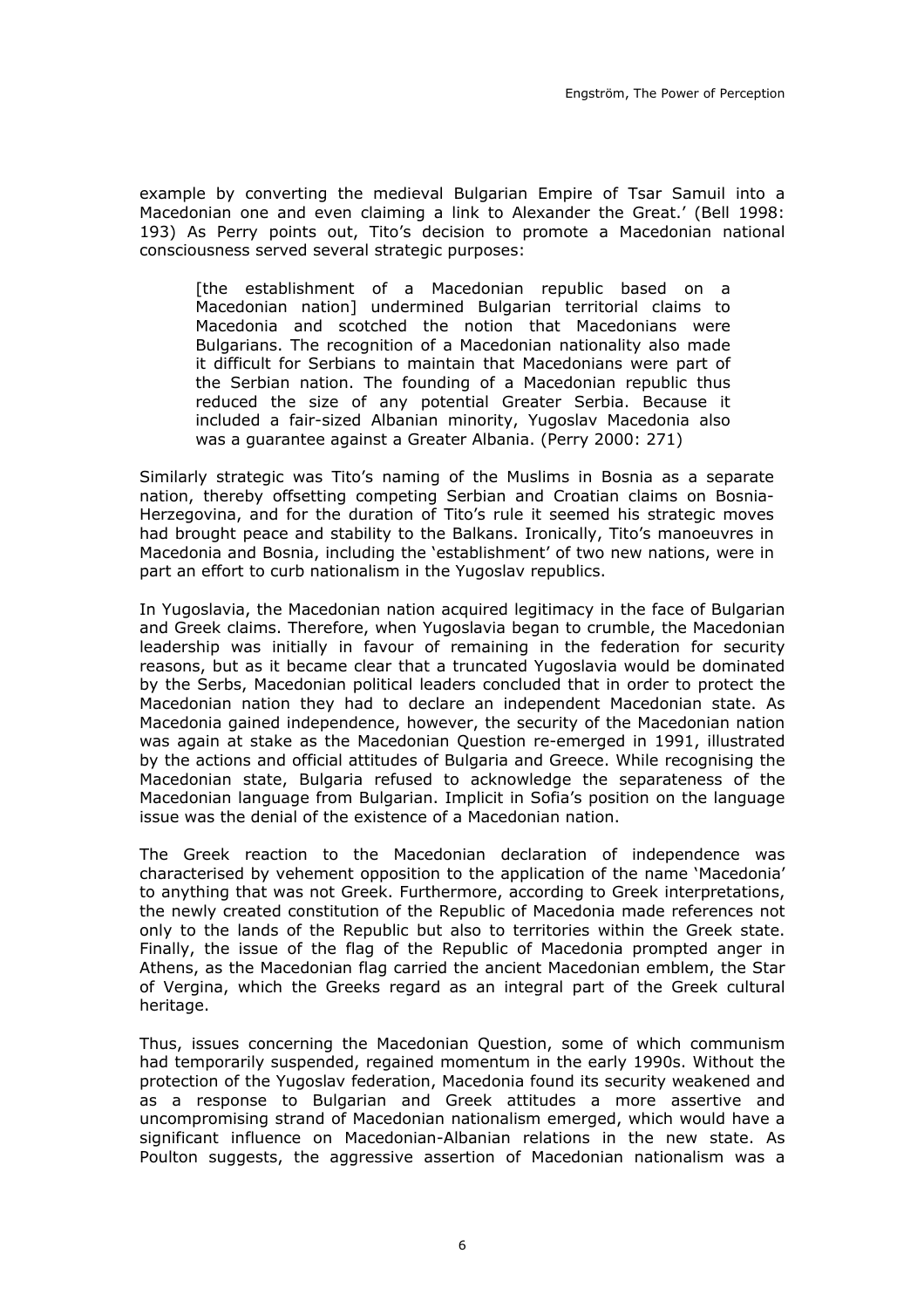

means to hide the potential weakness of the Macedonian nation and state (Poulton 2000: 172).

# *Macedonia and its Neighbours: Conflicting Perceptions of National Identity*

As an independent state, the Republic of Macedonia found itself in various disputes with its neighbours during the 1990s, many of which were rooted in Macedonian, Greek, Bulgarian and to a lesser extent, Serbian sensitivities concerning national identity. For what has been at the core of these conflicts is the question of the origins of the Macedonian nation (Kofos 2001: 255).

# **Bulgaria**

Although the Macedonian identity has been questioned by several nations and states in the Balkans, the Bulgarian perceptions of, and attitude towards, the Macedonian nation and territory is perhaps the most important and the Bulgarian case the most challenging one. Since Macedonia became an independent republic in 1991, Bulgaria has assumed the role of 'big brother', taking an overt interest in the political development in Macedonia, whilst assuring that Bulgaria makes no territorial claims on the Republic of Macedonia. From a Macedonian perspective, however, Bulgaria's self-declared big brother status has more often than not been regarded with suspicion. Despite the fact that Bulgaria's policy towards Macedonia today reflects a wish for neighbourly cooperation rather than aggressive nationalism, Macedonia is still considered by Bulgarians as an essential part of their national history and, therefore, what from a Bulgarian perspective is considered the protection of the Bulgarian national identity, is perceived by the Macedonians as a threat to their own national identity.

Bulgaria was the first country to extend formal diplomatic recognition to the Macedonian republic in 1992, but while recognising the state, it was clear that the Bulgarians did not accept the Macedonians as constituting a nation distinct from the Bulgarian. While the issue of the nation was not explicitly mentioned in the Bulgarian declaration of recognition - as in international law, it is the state, not the nation, that is officially recognised - it was nonetheless raised, indirectly, through the issue of language. The Macedonian language shares most of the characteristics that distinguishes Bulgarian from other Slav languages, hence prompting the Bulgarian view that Macedonian is nothing else than a Bulgarian dialect (Poulton 2000: 116). This became a source of contention between Bulgaria and Macedonia in the 1990s, as the former refused to employ interpreters or translators in official communications with the latter. While the question of the nation was a theoretical one, the issue of language was very much a practical one, including such essential questions as how to draft the necessary documents that would define the relationship between the Bulgarian and Macedonian republics. In 1992 the Bulgarian President Zhelyu Zhelev explicitly stated that Bulgaria recognised the Macedonian state but not the nation (*The Independent* 1992: 11). Zhelev's remark was made in response to the Prime Minister of Greece, Constantine Mitsotakis, who reacted strongly to Bulgaria's decision to recognise the Macedonian state. To placate the Greeks, Zhelev reassured them that from a Bulgarian point of view, 'Macedonia' was only a geographical term and not the name of a nation (*The Independent* 1992: 11). Zhelev's remarks raised the issue of nation to a critical level between Bulgaria and Macedonia. In February 1999, however, the political leaders of both states signed a joint declaration that was aimed at resolving the language dispute between Bulgaria and Macedonia. Accordingly, both parties agreed to solve the practical problem of language by employing the formula, 'Bulgarian language according to the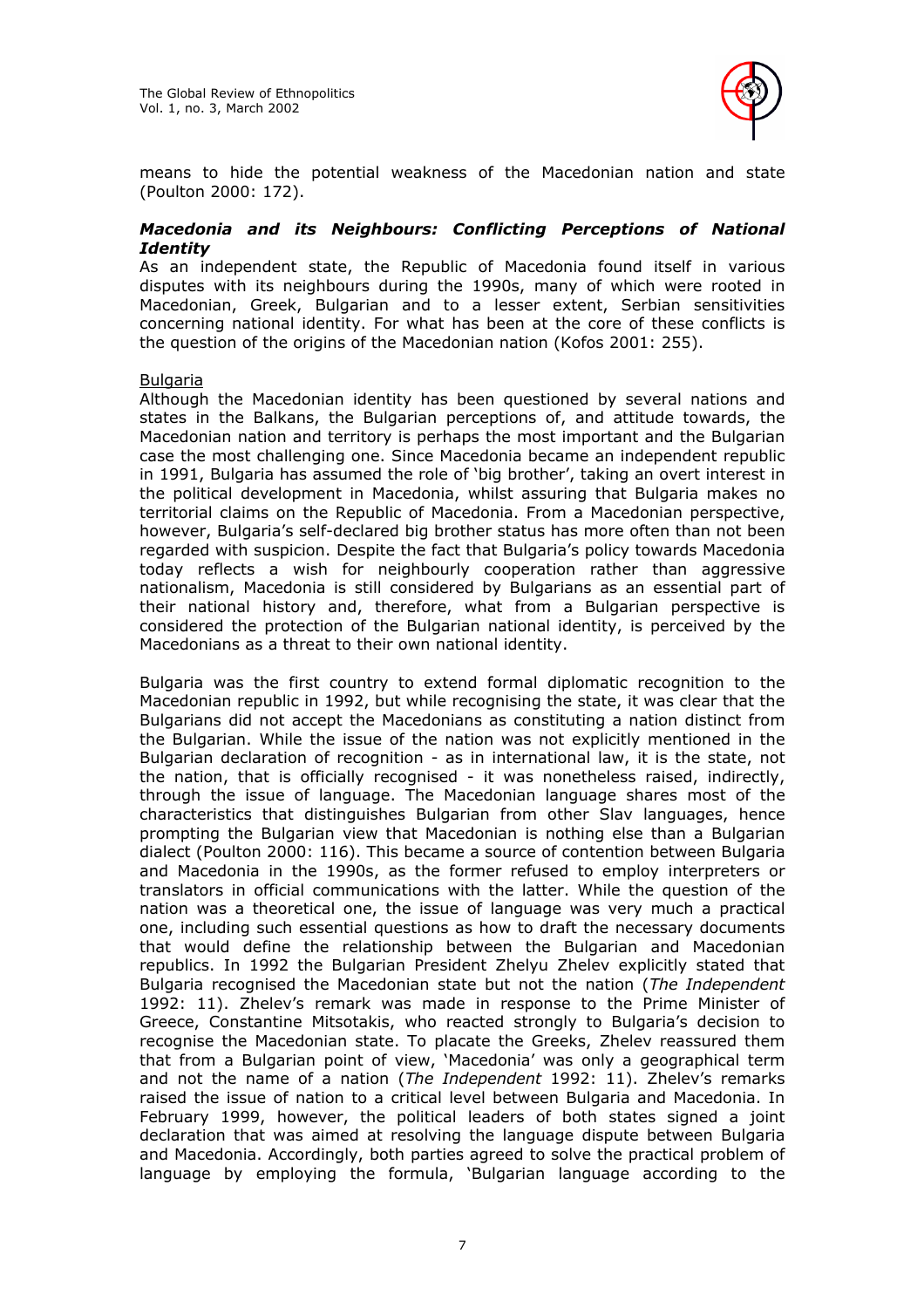Bulgarian constitution and Macedonian language according to the Macedonian constitution'. (Williams 2000: 29) In this way, official documents between the two states could be drafted in both Bulgarian and Macedonian without Bulgaria having to recognise the existence of a separate Macedonian language and, implicitly, nation. The issue of language was thus treated in legal terms and not as an ethno-national category.

According to Drezov, 'Bulgarians either deny the contemporary reality of a Macedonian nation and language, or – when they do acknowledge it – ascribe it entirely to Serbian, Comintern and Titoist propaganda.' (Drezov 2001: 51) Hence, the Bulgarians, as well as Macedonia's other neighbours and the Macedonians themselves, fail to consider the changing nature of national identity and language, a process illustrated by the observation that from the 1920s onwards the Bulgarian identity in Vardar and Aegean Macedonia went into decline (Drezov 2001: 51).

The Bulgarian perception of the Macedonian lands and people is further illustrated by the fact that Bulgaria still celebrates the  $3<sup>rd</sup>$  of March as its national day. It was on this day in 1878, following the Russian liberation of the Bulgarian nation from Ottoman rule, that the San Stefano treaty was signed. Under this treaty most of geographical Macedonia was incorporated into the new Bulgarian state. But only a few months later the San Stefano treaty was annulled by the Great Powers at the Congress of Berlin and replaced by a second treaty, which severely truncated the territory of the Bulgarian state by handing back the Macedonian territory to the Ottoman Empire. The reason for this revision was British and Austro-Hungarian fears that a large Bulgarian state would inflate Russian influence in the Balkans. From a Bulgarian point of view, the replacement of the San Stefano treaty with the treaty of Berlin, and the consequent loss of Macedonia, violated the rights of the Bulgarian nation, as Bulgarians from Macedonia were unjustly left out of the new Bulgarian state. As Roudometof notes, '[e]ver since [the treaties of 1878], both the Bulgarian state and its intelligentsia have repeatedly asserted their claims to Macedonian territory, claims that are viewed as part of Bulgaria's process of national unification.' (Roudometof 2000: 6)

In regards to Bulgarian and Macedonian history, 'the Macedonian historical figures are also claimed by Bulgaria as Bulgarian heroes...' (Poulton 2000: 117), prompting many Bulgarians to insist that Bulgaria and Macedonia have a shared history that cannot be separated from each other. History, of course, plays a crucial role in nation-building, and one of the defining characteristics of a nation is that it perceives itself to have a unique history, separate from that of other nations. Hence, by asserting the shared history of the Bulgarians and Macedonians, the former effectively lays claim on the latter as being part of them. From a Macedonian point of view, in turn, there is an acutely felt need to assert the separateness and uniqueness of the Macedonian national identity by constructing a history and a language that cannot be identified with those of either the Bulgarians, nor the Serbs, nor Greeks.

Territory also plays an important part in Bulgarian assertions vis-à-vis the Macedonians, for not only do the two nations make claims to the same national heroes, but these historical figures, in turn, are directly associated with a particular place. The old town of Ohrid is a case in point. Located in today's Republic of Macedonia, Ohrid is claimed by both Macedonians and Bulgarians as the cradle of their national cultures and as capital of the medieval states of King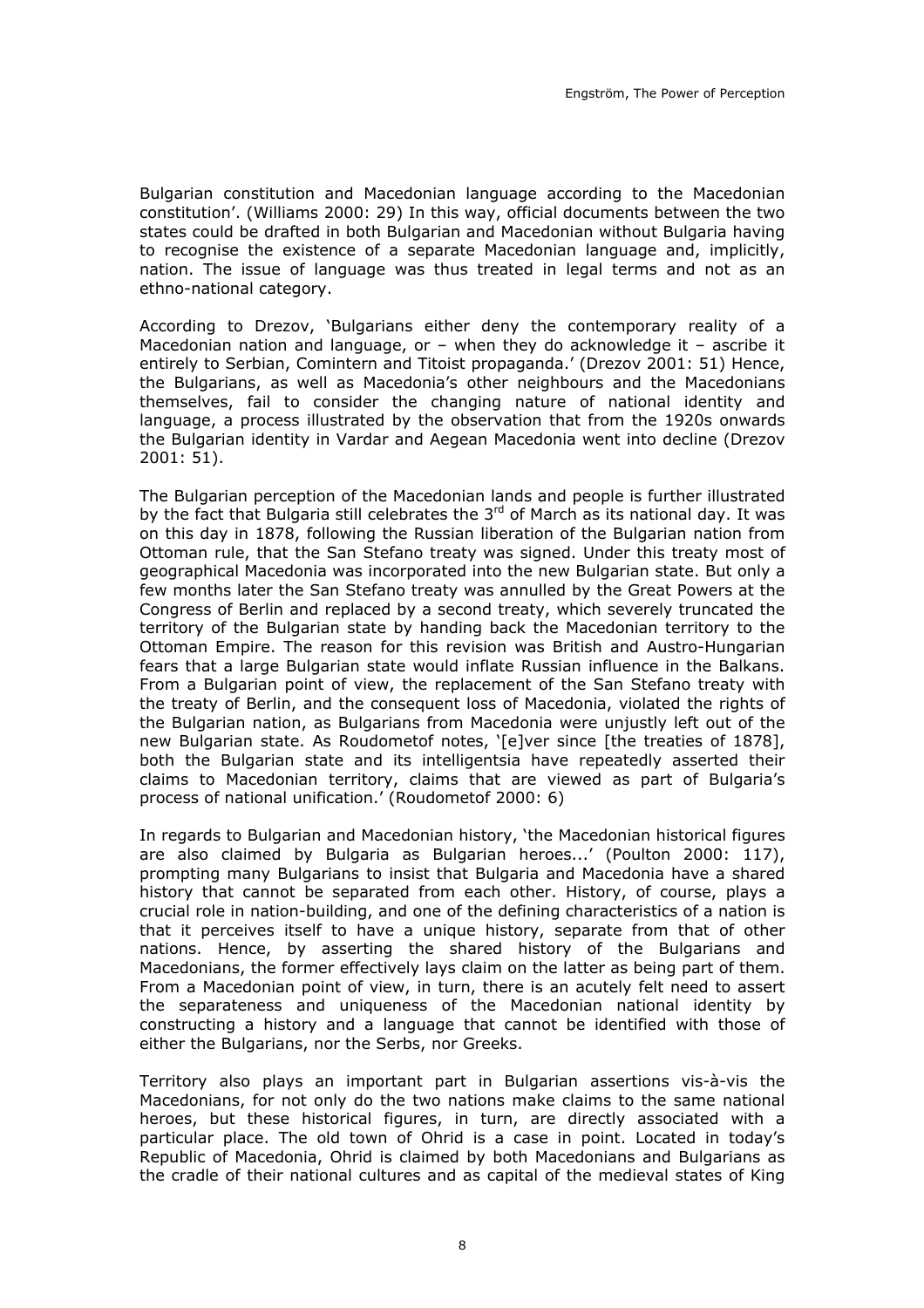

Samuel. And when a monastery church in the Macedonian town of Lesok was destroyed in an attack by ethnic Albanian guerrillas in the summer of 2001, Bulgarian media lamented the destruction of this 'Bulgarian' church. Although Bulgaria today makes no official claims on the Macedonian territory, it nonetheless continues to exert at least cultural pressure on the Macedonians. The Macedonian perspective of the Bulgarians remains grounded in the fear and suspicion that the latter's friendly attitude conceals more aggressive, nationalist sentiments that could be potentially threatening to the integrity of the Macedonian nation and territory. Such a fear is further exacerbated by the Bulgarian denial of the existence of a Macedonian minority in Bulgaria's Pirin region.

# Greece

More direct and explicit in its attitude towards the Republic of Macedonia, Greece has exerted even stronger pressure on Macedonia than Bulgaria has. Official Greek policy since the end of the Greek Civil War has denied the existence of a Macedonian nation. But the Greek position differs from the Bulgarian in so far as it does not necessarily negate the existence of a distinct Slavic people in the Republic of Macedonia, but only the application of the name 'Macedonian' to this people. From a Greek perspective, the name Macedonia is, and has always been, considered 'a constituent element of Greek cultural heritage.' (Kofos 2001: 232) The Bulgarian position however, as noted earlier, was and remains that the Slavic people of the Republic of Macedonia do not constitute a people separate from the Bulgarians. Bulgarians, furthermore, do not object to the use of the name 'Macedonia' as they regard it as pertaining to a historical region, not a people (Kofos 2001: 232).

Hence, nationalists in Greece and Bulgaria both claim that the Macedonian nation is nothing more than an 'ideological construct' of the Cold War and of Tito's 'efforts to expand his reach into the southern Balkans. Indeed, Greeks and Bulgarians have suggested that ethnic heterogeneity and state-sponsored ethnogenesis cast doubt even on the Macedonians' claim to be a distinct nation or ethnic group.' (Roudometof 2000: 7) Athens' and Sofia's questioning of the existence of a uniquely Macedonian identity thus poses, if implicitly, a threat to the legitimacy of the Republic of Macedonia as the latter is founded on the principle of ethnic nationalism, that is, a Macedonian state for the ethnic Macedonian community.

In 1991 the newly independent Republic of Macedonia chose the Star of Vergina a sun with sixteen rays and a symbol from the era of the ancient Macedonian kingdom - as the emblem on the Macedonian state flag. This prompted vehement protests from the Greeks who regard this symbol as distinctly Greek since, as they maintain, the ancient Macedonians were in fact nothing else but Greeks (Shea 1997: 190). The appropriation of the Star of Vergina, coupled with references in the new Macedonian constitution and preamble to Aegean Macedonia, suggested to the Greeks that the new republic laid claims on Greek Macedonia as well.

In response to perceived Macedonian aggression, Greece declared an embargo on Macedonia in 1994, an action much criticized by most of the EC/EU countries as well as by the United Nations. As a result of diplomatic intervention by the Clinton administration and Cyrus Vance an Interim Accord between Greece and Macedonia was concluded in 1995, according to which the two parties agreed to respect each other's territorial integrity and Greece recognised Macedonia as an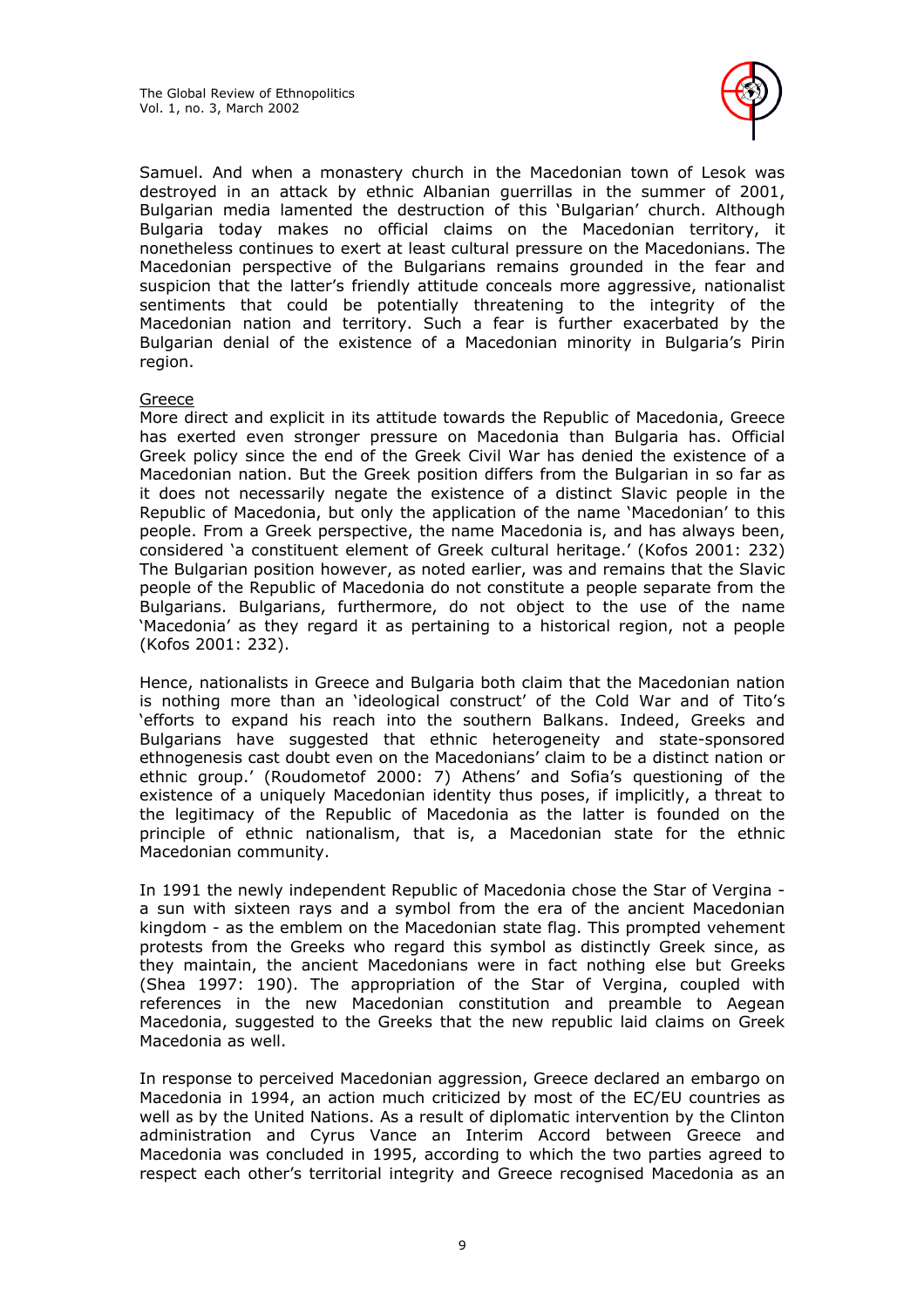independent state, although the conflict over the name 'Macedonia' had yet to be resolved. One of Greece's conditions for the agreement was that in seeking admittance to international organizations, Macedonia would use the name 'Former Yugoslav Republic of Macedonia'. Moreover, Macedonia assured that its constitution made no references to peoples or territories within the Greek state and agreed to remove the Star of Vergina from its state flag (Shea 1997: 305).

To this day the Greek-Macedonian dispute over the use of the name 'Macedonia' has yet to be resolved although the Greeks have hinted that, contrary to earlier positions, they are ready to accept a compound name that includes 'Macedonia', such as, for example, 'New Macedonia', 'Upper Macedonia' or possibly even 'Vardar Macedonia'. But the basic conviction amongst Greeks, that Macedonia was and is Greek, remains and as Pettifer notes, '…the existence of Macedonia as a part of Greece has a fundamental place in the Greek political psyche.' (Pettifer 2001: 18)

### Serbia

Whilst the Yugoslav army withdrew peacefully and voluntarily from Macedonia in 1992, it was not until 1996 that Yugoslavia recognised Macedonia - under the name of the 'Republic of Macedonia' - and this only after the Interim Accord between Macedonia and Greece had been signed. Serbia's decision to finally recognise Macedonia was largely influenced by the willingness of Greece, Serbia's ally, to establish diplomatic and trade relations with Macedonia (Williams 2000: 27). In the first quarter of 2001 the borders between Yugoslavia (Serbia) and Macedonia were finally demarcated, which put an end to the border dispute between the two countries that had been ongoing since Macedonia left the Yugoslav federation. But because the border demarcation also applied to the Kosovo/Macedonia border, the agreement signed between Belgrade and Skopje was met with protests from the ethnic Albanian political leaders in Kosovo, who claimed that Serbia/Yugoslavia no longer had jurisdiction over Kosovo and therefore had no right to enter into an agreement with Macedonia in regards to the Kosovo/Macedonian border.

The delay in Yugoslavia's recognition of Macedonia was in part due to the fact that some radical members of the Serbian elite opposed Yugoslavia's recognition of Macedonia on the grounds that there was no such thing as a Macedonian nation, and that Vardar Macedona, therefore, constituted nothing else but 'Southern Serbia.' (Williams 2000: 27) In the interwar years this part of Macedonia was ruled by Serbia and at the time was considered not as a separate entity, but as part of Serbia. Although Serbia today officially acknowledges both the Macedonian state and the nation, the mainstream view amongst Serbian academics is, according to Drezov, 'that throughout the ages the Macedonian Slavs were devoid of any particular ethnic characteristics, and always represented a part of "une masse flottant" that stretched between "true" Serbs and "true" Bulgarians…' (Drezov 2001: 53) Hence, the Serbian view of the Macedonians resembles their view on the Muslim Bosnians, another nation made official by Tito's policy. The Muslims, the Serbs claim, are in reality Serbs who converted to Islam during the Ottoman rule.

# Albania

Whilst recognising the Macedonian state, Albania maintains that such a state does not belong particularly to the ethnic Macedonian people (Isakovic 2000: 220). Nonetheless, Albania initially welcomed the creation of the Republic of Macedonia,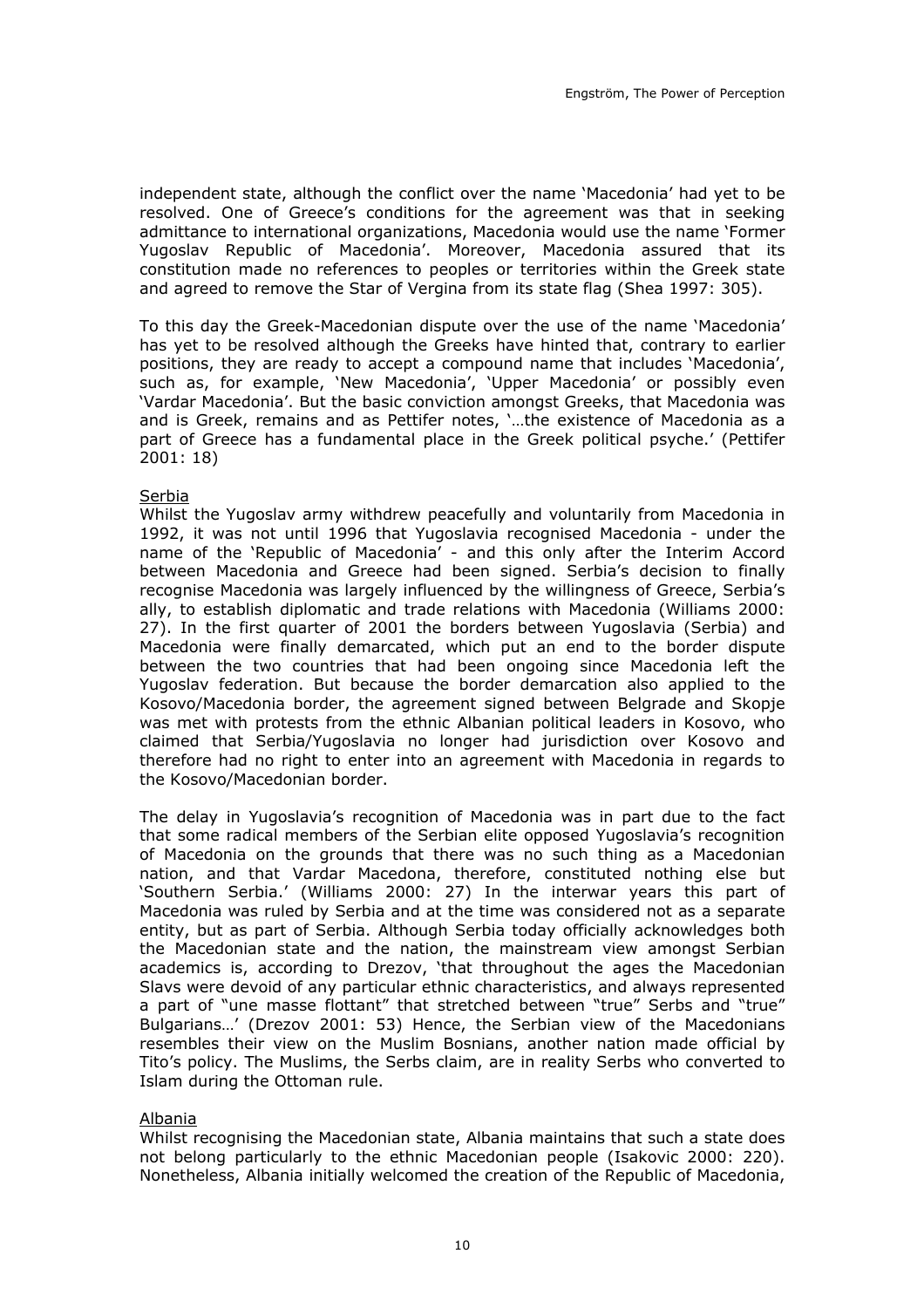

which it saw as a counterweight to Serbia (Pettifer 2001: 21). The Albanian state per se has not been regarded as a serious threat to the integrity of the young Macedonian republic, as the former has been mainly preoccupied with its own troubles since the end of communist rule. Nonetheless, statements made by the former Albanian president Sali Berisha in regards to the Albanian minority in Macedonia did lead to more strained relations between the two countries in the 1990s. During his tenure, Berisha 'frequently and publicly raised the question of the rights of ethnic Albanians, which prompted protests from the Macedonian government that Albania was interfering in Macedonia's internal affairs.' (Williams 2000: 28) He also declared his support for the Albanian language university in the Macedonian town of Tetovo. The university was set up by the ethnic Albanian community but declared illegal by the Macedonian government, which maintained that higher education must be conducted in the Macedonian language. Albania-Macedonia relations were further injured as Berisha lent his support to the radical wing of the Macedonia-based ethnic Albanian Party for Democratic Prosperity when the party split in 1994 (Williams 2000: 28).

Berisha's personal interference aside, the status of the Albanian minority in Macedonia was until recently less of a concern to Tirana than the treatment of Albanians in Kosovo. At the same time, Albanian nationalism grew in strength during the 1990s, particularly in the Albanian dominated parts of Macedonia and Kosovo, which may to a considerable degree be a reaction to the former Yugoslav leader Slobodan Milosevic's policies towards Kosovo. NATO's intervention in Kosovo effectively prevented Serbian efforts to ethnically cleanse the province of its Albanian population, while inadvertently furthering Albanian (nationalist) interests. The strongest wave of Albanian nationalism thus comes from Kosovo and was initially abetted by Western dislike of Milosevic. But when Milosevic was removed from power in the autumn of 2000, the West's support for Kosovo Albanian demands for an independent, and effectively Albanian, Kosovo, diminished as a more democracy-oriented government took office in Belgrade. Today, however, the ethnic Albanian threat from Kosovo has again come to the fore as Macedonia finds itself embroiled in what increasingly looks like a civil war between the Macedonian political leadership and ethnic Albanian guerrillas, which are not only armed and supported by Kosovo's National Liberation Army, but also intimately tied to the Kosovo question.

In conclusion, the relationship between the Republic of Macedonia and its neighbours can be summarised as follows: Bulgaria is the main identity threat to the extent that identity is anchored in language; Serbs are the main identity threat to the extent that identity is anchored in religion; Albanians [are] the main identity threat to the extent that identity is anchored in statehood; and Greeks [are the main identity threat] to the extent that identity is anchored in the name of the nation, its language and state (Isakovic 2000: 220).

Although today Macedonia's neighbours have declared that they make no claim on the territory of the Republic of Macedonia, in all four of them there are nationalist political parties who do make such claims or 'who want a revision of the position of their compatriot minorities that would have a profoundly destabilising effect on the new Macedonia.' (Pettifer 2001: 17) Hence, the fear in Macedonia of a potential threat - particularly from Bulgaria and Greece - against its national and territorial integrity is still felt. While Greek policy towards Macedonia in the 1990s had a direct and overt impact on Macedonian nationalism, and therefore also affected the Macedonian position towards its Albanian minority, the Bulgarian perspective on the Macedonians can be said to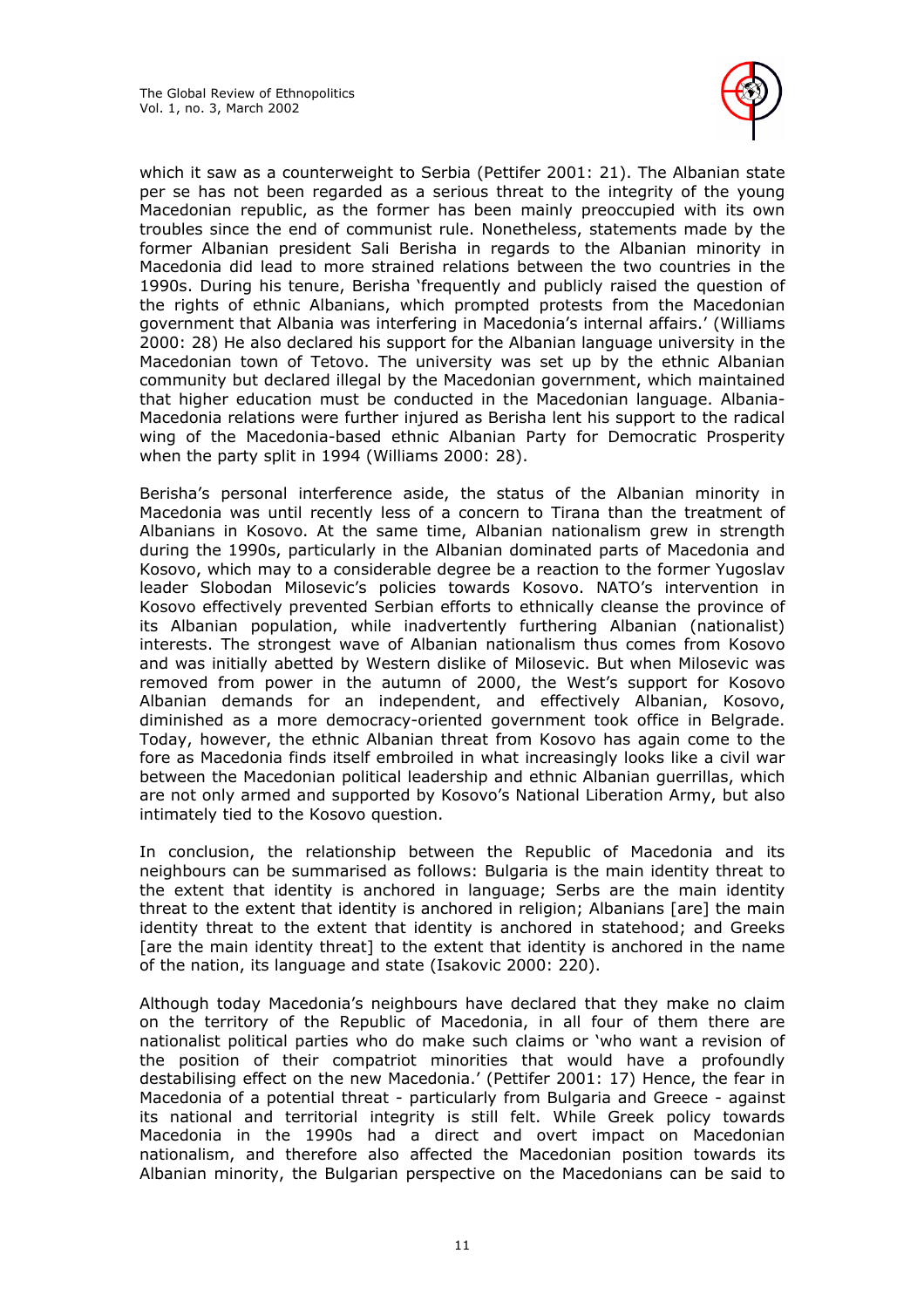have had a more indirect and predominantly emotional impact on the Macedonian national psyche, particularly as it related to the issue of national identity. Thus, as Bell suggests, Macedonian nationalism was mobilised in the early 1990s 'as a response to the Greek contention that the inhabitants of the new Macedonian Republic should not be allowed to call themselves "Macedonians" and to the Bulgarian denial of a separate Macedonian identity.' (Bell 1998: 193) In turn, this more assertive brand of Macedonian nationalism - strongly promoted by the Macedonian diaspora in Australia, Canada and the United States - has a negative impact on the ongoing tension between the Macedonian and Albanian communities as it makes the former less receptive to the latter's grievances.

### *The Macedonian Question and the Establishment of the Republic of Macedonia*

Macedonian national consciousness developed relatively late compared to other national movements in the Balkans, although this is disputed by Macedonian nationalists. The further mobilisation of a Macedonian national identity was to an extent a product of Serbian interference in Macedonia, Bulgarian perceptions about the ethnic origins of the Macedonians and, later on, of Tito's strategy to formalise a Macedonian nation in order to balance the ethnic power symmetry in Yugoslavia and to undermine Bulgarian claims. The strength of Macedonian nationalism has therefore in part been contingent on the extent to which Macedonians have perceived their identity as being challenged by Bulgarians, Greeks, Serbs and sometimes Albanians.

When the Socialist Federal Republic of Yugoslavia was threatened with collapse in the early 1990s, Macedonia, like Bosnia-Herzegovina, was at first unwilling to go its separate way, acknowledging that from a security perspective it was better off as a republic in the Yugoslav federation where the Macedonian nation would be protected from any potential Bulgarian, Serbian, Greek and Albanian aggression. But as Croatia and Slovenia broke away from the federation, independence emerged as the only feasible option in order to prevent Macedonia from becoming wholly dominated by Serbia, the largest and most powerful remaining Yugoslav republic. Hence, as a newly independent state, Macedonia found itself in a situation where the potential threat from the 'Four Wolves' (Bulgaria, Greece, Serbia and Albania) compelled the Macedonians to mobilise their national consciousness in order to protect their identity and territory from outside claims.

Re-born in 1991, the Macedonian Question had a significant impact on the development of the new Macedonian state in so far as the attitudes of the neighbouring nations - Bulgaria and Greece in particular - promoted a more assertive Macedonian national consciousness, which in turn is reflected in the 1991 Constitution of the Republic of Macedonia. The preamble of the Constitution (1991) explicitly declares the right of the Macedonian people to a state: 'Taking as the points of departure the historical, cultural, spiritual and statehood heritage of the Macedonian people and their struggle over centuries for national and social freedom as well as the creation of their own state…' Macedonia is established as '…a national state of the Macedonian people, in which full equality as citizens and permanent co-existence with the Macedonian people is provided for Albanians, Turks, Vlachs, Romanics and other nationalities living in the Republic of Macedonia…' However, equality as citizens is not the same as equality of ethnic communities, and the preamble strongly implies that the ethnic Macedonians are the primary owners of the state. The preamble thus asserts the culturally dominant status of the ethnic Macedonian population and clearly indicates that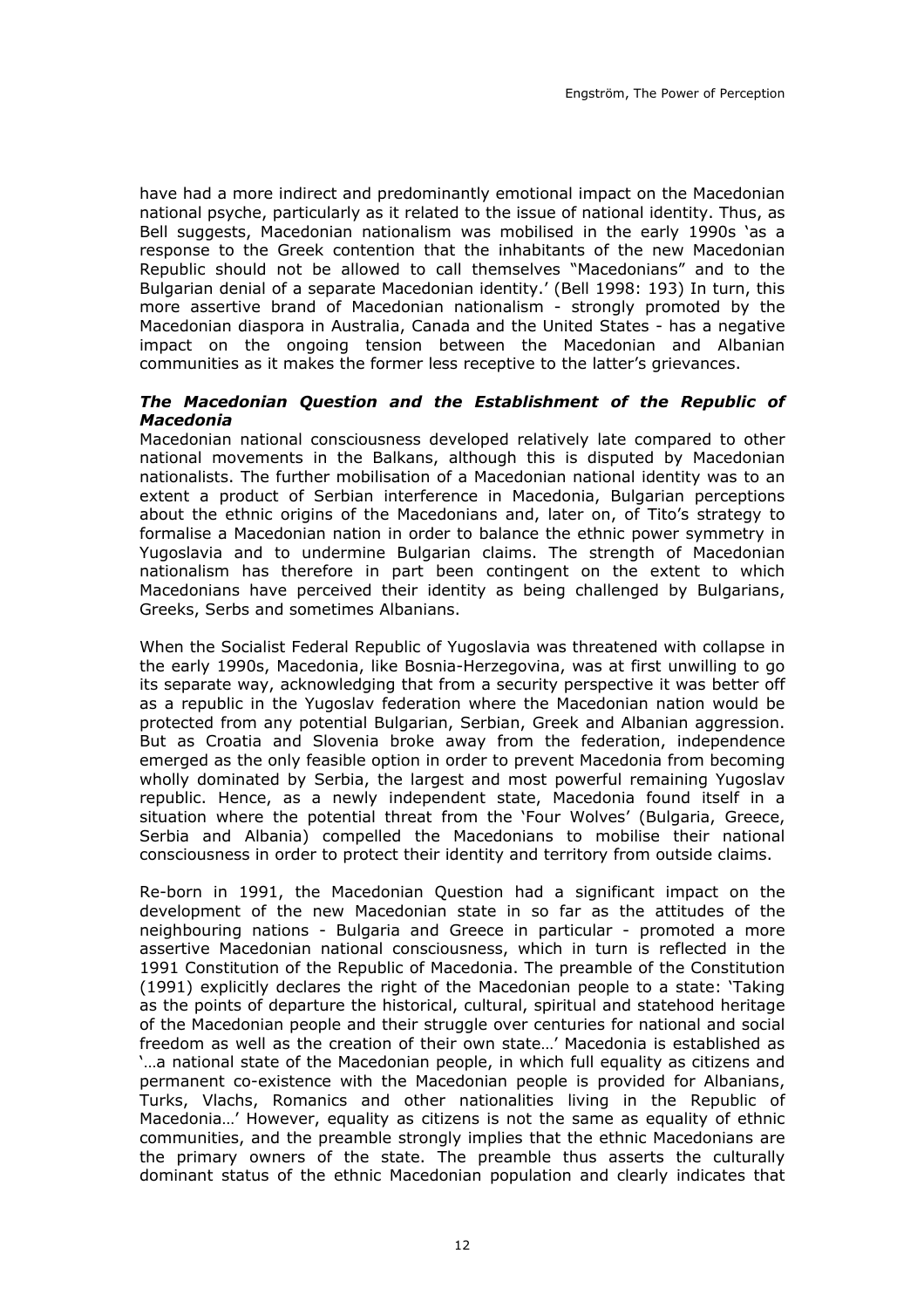

the character of the Macedonian state is premised on the principle of ethnic nationalism, on the right to self-determination of the Macedonian nation.

From a Macedonian perspective - in turn influenced by the history of geographical Macedonia as well as by Bulgarian, Greek and Serbian attitudes towards the Macedonian people - the revival of the Macedonian Question posed a problem for the new Macedonian state: in order to justify the legal character of the Republic of Macedonia as a national state of the Macedonian people, the legitimacy of the Macedonian nation had to be consolidated, which effectively meant the assertion of a Macedonian identity vis-à-vis its neighbours. The justification of Vardar Macedonia as a Macedonian nation-state was further compromised by the fact that the ethnic Macedonian population constitutes a relatively small majority, approximating at the most two thirds of the total population. Albanians, the second largest ethnic group in Macedonia, make up a significantly large minority and given its size, the Albanian population objected to their classification as a minority in the new Macedonian state. Their protest was bolstered by the fact that in socialist Yugoslavia the Albanians had not been regarded as a minority but as a nationality, which had its autonomous region, Kosovo.

# *Macedonian National Identity and the Macedonian-Albanian Conflict since 1991*

As Macedonia gained independence, the symbolic link between the Macedonian people and the Macedonian state needed to be protected, not just from outside threats but also from within the Macedonian republic, where the Albanian minority posed the greatest challenge to the consolidation of a Macedonian nation-state. Whereas the Macedonians insisted that the Republic of Macedonia must remain a national state of the Macedonian people, where other ethnic groups enjoy equal citizen rights, the Albanians demanded the creation of a bi-national state, in which the Albanian minority would be recognised as a constituent nation, alongside the Macedonian nation. The Albanian claim was based on the observation that the Albanian minority constitutes at least 25 percent (and according to Albanian estimates perhaps as much as 35-40 percent) of the total population of the Republic of Macedonia, and that in some Macedonian towns the Albanians outnumber the Macedonians. Tetovo, for example, which is the second largest city in Macedonia, has a local government led by Albanians. As Poulton notes, ethnic Macedonians fear that 'with the presence of large ethnic Albanian regions in the north-west bordering Albania and Kosovo, Vardar Macedonia might be truncated with the ensuing rump falling prey to predatory neighbours who view the very concept of a Macedonian nation as historically false.' (Poulton 2000: 176) From a Macedonian perspective, therefore, the territorial integrity of the Republic of Macedonia is directly linked with the preservation and consolidation of a Macedonian national identity.

As previously noted, the Macedonians saw their national identity contested from several directions at the beginning of the 1990s, most notably from Greece and Bulgaria, and from inside the new state the Albanian opposition to Macedonian political and cultural dominance added to Macedonian perceptions of national insecurity. In 1991, the Albanian community in Macedonia boycotted the referendum on independence and instead staged its own referendum in which an overwhelming majority of the Albanians voted in favour of territorial autonomy from the Macedonians. Eventually a more moderate Albanian leadership asserted that the Albanian population nonetheless remained committed to the unity of the Macedonian state, whilst demanding measures to grant them non-territorial autonomy in the political sphere (Ackermann 2000: 61-62). When the current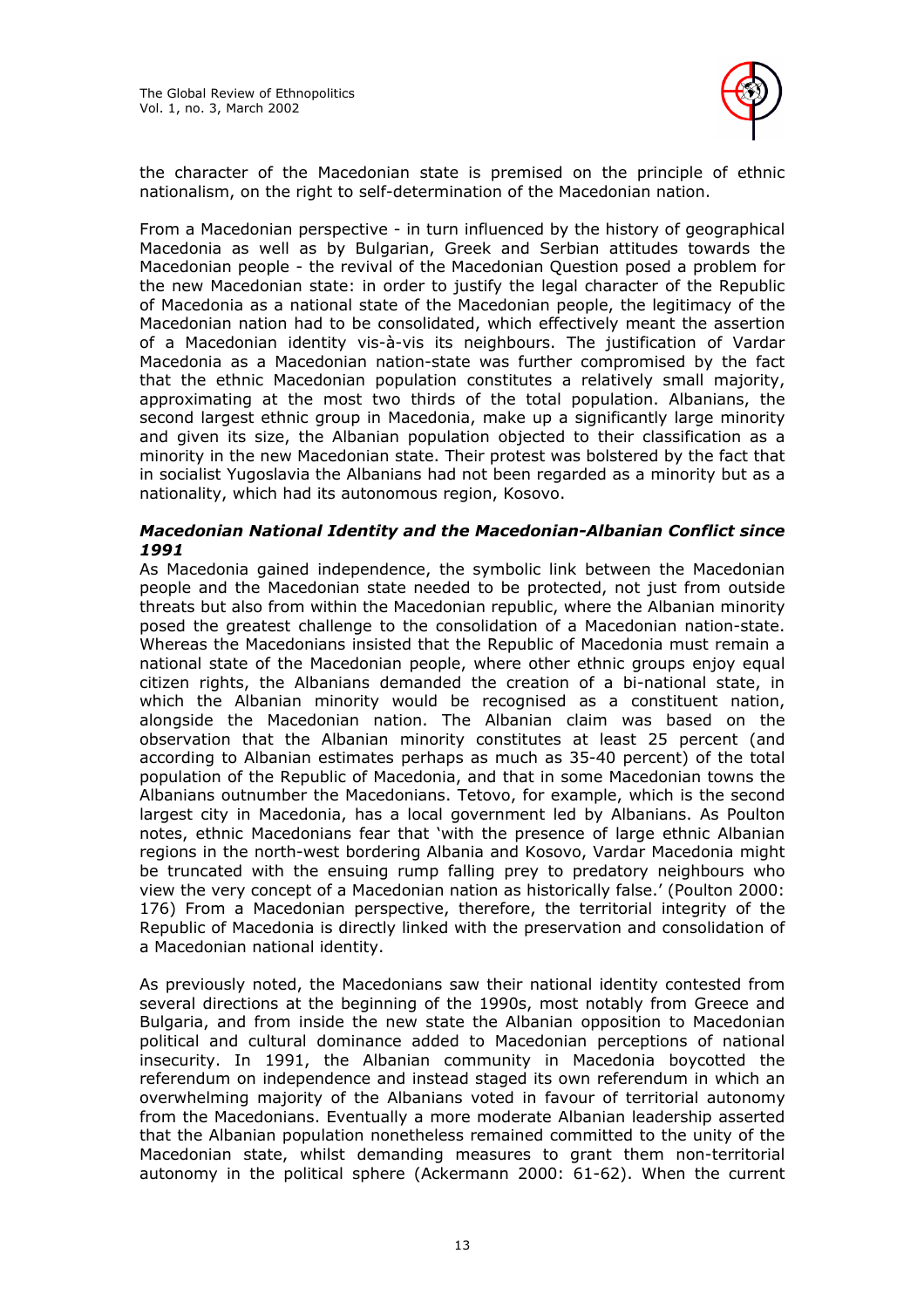crisis in Macedonia emerged in the spring of 2001, however, Albanian demands vis-à-vis the Macedonians again hardened, as did the Macedonian position towards the Albanians.

The Albanians in Macedonia do not object to the name 'Republic of Macedonia', which they regard 'as being territorial without any specific Slav connotations…' (Poulton 2000: 187) Neither do they oppose Macedonian nationalist references to antiquity (Poulton 2000: 187), although it is not uncommon to hear Albanians claiming, if only to provoke their Slav neighbours, that Macedonians are nothing else but Bulgarians by origin. Rather, the conflict between ethnic Macedonians and Albanians since 1991 has focused on the issue of the legal and political status of the Albanian population in Macedonia and, ultimately, on the political and cultural character of the Macedonian state. Contentious issues have been those of language and education as the Albanian community calls for the recognition of the Albanian language as a second official language and demands that the illegal Albanian language university in Tetovo be granted the status of a state university. From a Macedonian perspective, however, giving in to Albanian demands regarding language and education would lead to a de facto division of the country and perhaps also to attempts by the Albanians to secede, tearing away the region around Tetovo, Gostivar and Debar from the Macedonian state. What is at stake from a Macedonian point of view, therefore, is the territorial, and by extension national, integrity of the Macedonian state. Territory, White maintains, contains the 'cultural landscapes of group identity' and therefore 'the expression of territoriality is…the expression of a group's need to protect its language, its religion, its essential identity.' (White 2000: 5) This is very much the case in Macedonia where the sovereignty of the Macedonian territory is regarded as key to protecting and asserting a distinctly Macedonian national identity vis-à-vis Bulgarian, Greek and Serbian claims. Any perceived threat to the territorial integrity of the Republic of Macedonia thus constitutes a threat to the legitimacy, and possibly even mere existence, of a Macedonian nation.

In contrast with both Macedonian and Albanian interests, representatives of the West, led by the United States and the European Union, wish to mould Macedonia into a multi-cultural state where no ethnic group dominates the other, and where a civic approach to nation- and statehood predominates amongst all communities. From an ethnic Macedonian perspective, however, such a scenario would undermine the security of the Macedonian nation, and could potentially open the way for Bulgaria, and perhaps even Serbia, to officially claim the Macedonians as Bulgarians/Serbians, thus making demands on the Macedonian lands as well. The West's wish to transform Macedonia into a Balkan version of Switzerland, Belgium or Canada thus seems an improbable project since, firstly, contrary to these three Western countries, Macedonia is named after its majority ethno-national group which implies that ethnic Macedonians will always constitute the culturally, if not politically, dominating group of the population; and secondly, while the Albanians in Macedonia might afford to see the Macedonian state turned into a civic state like Switzerland, the ethnic Macedonians cannot, for the same reason as mentioned earlier: the need to ensure the protection and survival of a contested national identity. Given that the Macedonian claim to national self-determination is based on the perception that the Macedonian nation is historically authentic, and the fact that this perception is contested by several other neighbouring nations and/or states, the need for the Macedonians to defend the basic premise of the current Macedonian state is particularly crucial. From a Macedonian point of view, it is their right, as a nation, to establish a state, just as the Bulgarian,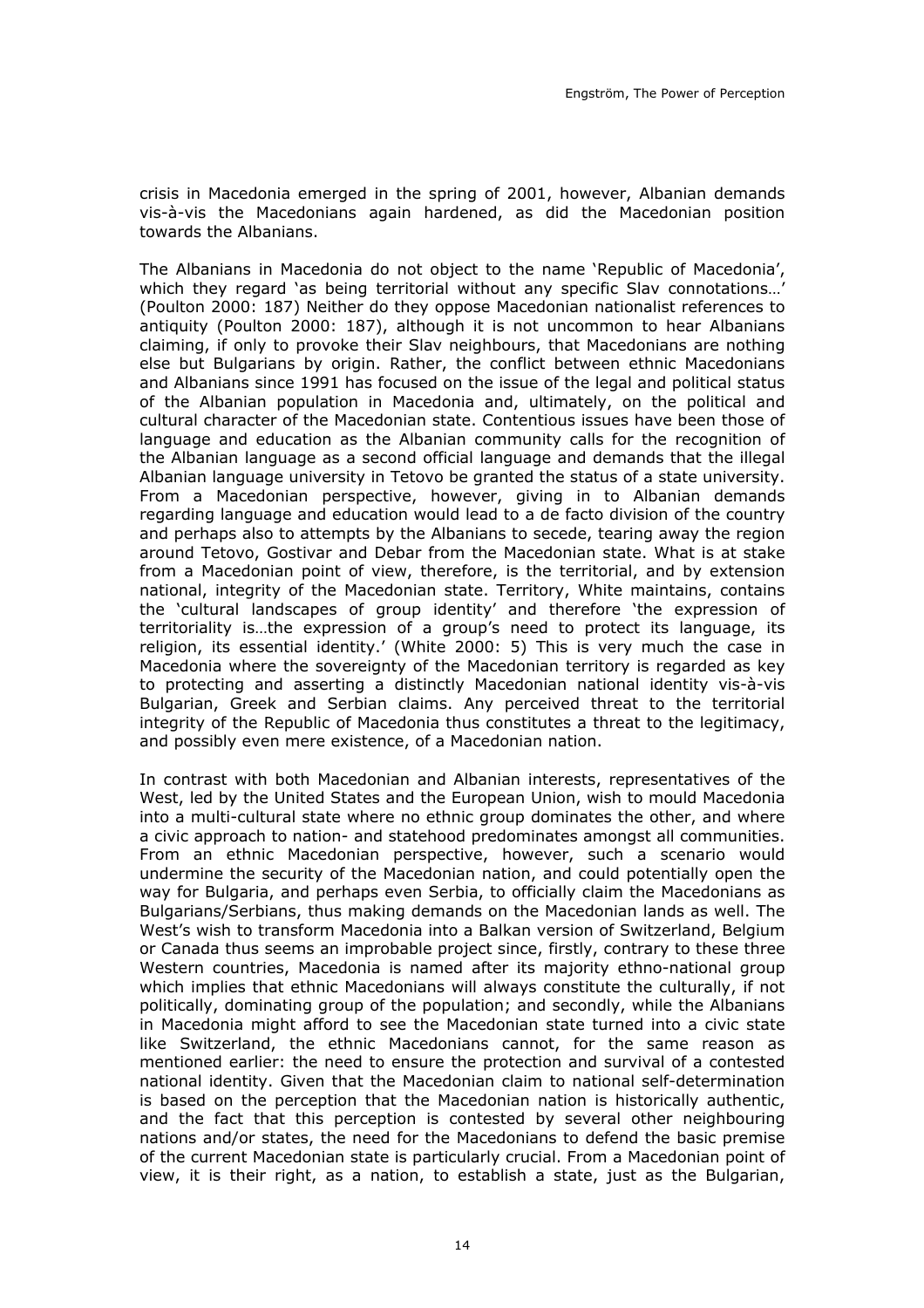

Serbian, Slovene, Croatian and Albanian nations have their states. Hence, they do not consider themselves under obligation to give in to the demands of the Albanian minority.

As several of its neighbours contest the authenticity of the Macedonian nation, the identity of both the Macedonian nation and state becomes highly problematic. Firstly, as was suggested earlier, Macedonian nationalism necessarily grows stronger in the face of the attitudes of Bulgarians, Greeks and Serbs in regards to the Macedonian nation. This is seen as crucial in order to justify the continued existence of the Macedonian nation-state. For if there is no Macedonian nation, how can there be a Macedonian nation-state? Secondly, if the Macedonian state were to give in to Albanian demands that the Albanian minority be elevated to the status of constituent nation, or other demands that imply increased Albanian power over Macedonian state affairs, the justification for a Macedonian nationstate runs the risk of being undermined. This again would pose a threat to the Macedonian national identity. What is at stake, therefore, is '…the very "distinctiveness" of the Macedonians as a separate people, and this in turn is closely associated with their claim to form the Macedonian nation – for how would it be possible for a people without a "culture" or "ethnicity" of their own to lay claim to a separate political (i.e., national) identity?' (Roudometof 2000: 12)

According to Ackermann, the development of a Macedonian national identity conflicts with the need of the Albanian minority to preserve its cultural identity. 'The more Slavic Macedonians assert their cultural identity, the more ethnic Albanians feel the need to assert theirs, leading to a vicious circle.' (Ackermann 2000: 66) But the reverse is also the case, that is, the needs and wishes of the ethnic Albanians to assert their cultural and national identity clashes with the ethnic Macedonian effort to develop and consolidate their national identity. An example of this is the issue of language rights in Macedonia. According to the Macedonian constitution, the Macedonian language is the sole official language of the Republic although provisions for the use of Albanian are also made in municipal government, the judiciary, education and culture in communities where the Albanians form a majority of the population (International Crisis Group 2001: 6). The ethnic Macedonian position, however, is that the Republic of Macedonia can only have one official language, Macedonian, given that it is a Macedonian nation-state. Albanians in Macedonia are not recognised as a nation, and therefore, the Macedonians argue, do not have the right to demand that Albanian be declared a second official language of the Macedonian state. As a recent report from International Crisis Group states, '[e]thnic Macedonians see the republicwide use of Albanian as a threat to their national identity and believe it is unreasonable for Albanian to be in effect acknowledged as the second official language when its native speakers comprise only one-quarter to one-third of the population.' (International Crisis Group 2001: 6) From an ethnic Albanian point of view, however, the fact that the Albanian population in Macedonia constitutes such a significant portion of the entire population is grounds for demanding that the constitution be changed so as to make the Albanians a constituent nation, alongside the Macedonian, thereby recognising Albanian as an official language. Were those changes to be made, however, the Republic of Macedonia would no longer be what the ethnic Macedonians envision: a national state of the (ethnic) Macedonian people. And without a state of its own, the Macedonian nation would become an easy target for those Balkan neighbours who regard this small nation as a historical falsification.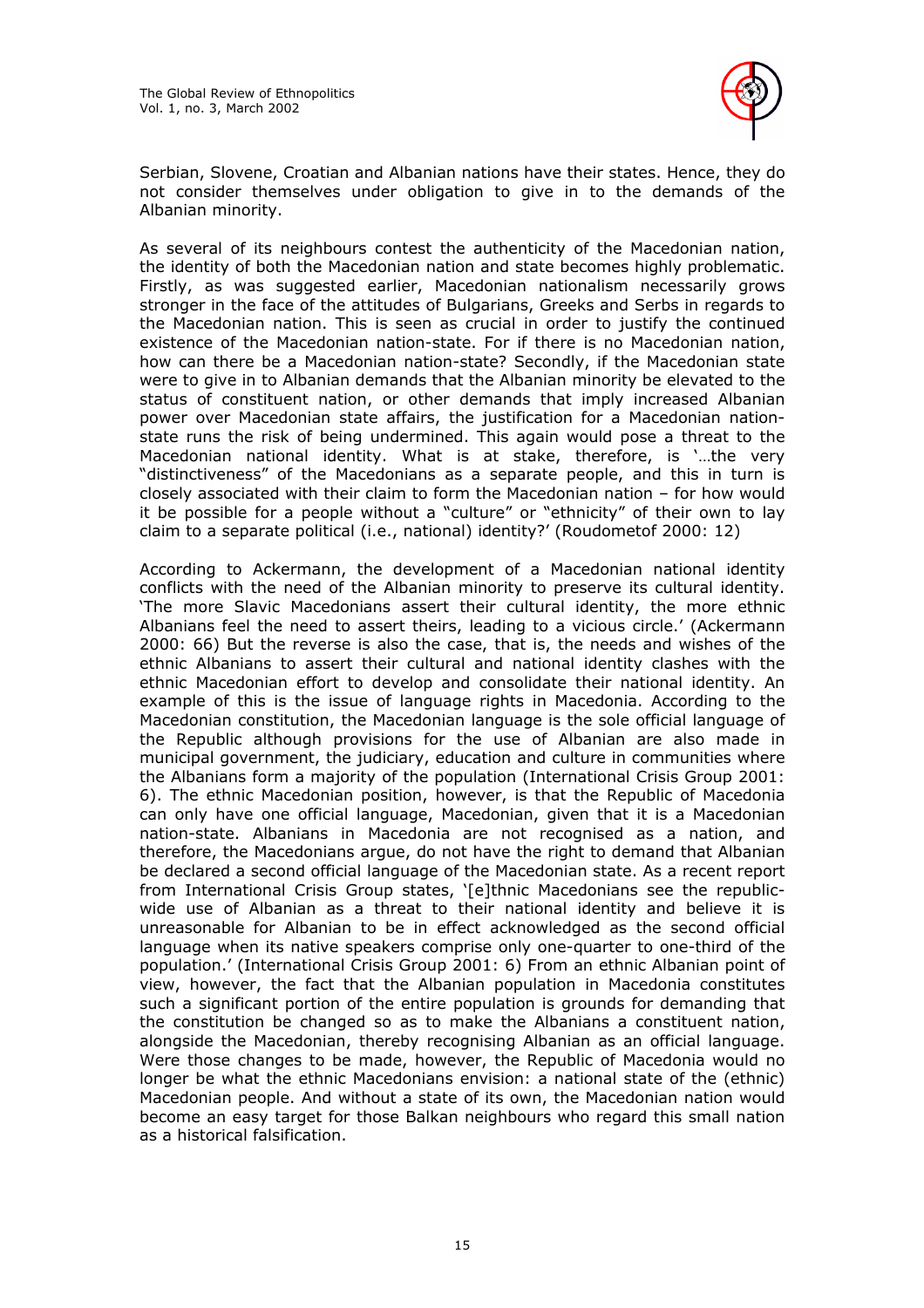While criticising the ethnic Macedonians for refusing to grant further rights to the Albanian minority, the West fails to comprehend that what is at stake in the present conflict between Macedonians and Albanians is not just minority rights for the latter but, equally important, the legitimacy and recognition of a Macedonian national identity. It is the latter issue, which itself is influenced by Bulgarian, Greek and Serbian perspectives on the Macedonians as well as the Macedonians' perceptions of those perspectives, that shapes the current conflict between the two largest ethnic communities in the Macedonian republic. The failure to resolve the disputes between the Macedonians and Albanians can thus be explained partly by the failure to recognise how the Macedonian Question continues to exert influence on the Macedonian national psychology.

As Schöpflin suggests, identity '…offers individuals the security of community and solidarity, of shared patterns of meanings, a bounded world in which to live and in which one can find others like oneself.' (Schöpflin 2000: 10) As a category of identity, therefore, nationality is important as a means of security, and the Macedonian national identity becomes a security mechanism vis-à-vis the Bulgarians, Serbs, Greeks and Albanians, all of whom have laid claim on the Macedonian lands, its people or the name 'Macedonia'.

# *Conclusion*

Suggesting a link between the Macedonian Question – the issue of the origins and authenticity of the Macedonian nation – and the conflict between the ethnic Macedonian majority and Albanian minority in the Republic of Macedonia, this article put forth the argument that the former influences the latter in so far as Bulgarian, Greek, and to a lesser extent, Serbian and Albanian, perceptions of the Macedonian nation exert emotional, cultural and political influence on Macedonian attitudes and actions towards the Albanians. Whilst recent US/EU-led negotiations aimed at forging a peace deal between the Macedonian and Albanian communities have focused on the issues of minority representation and language rights, Western mediators have failed to comprehend that the underlying reason for the Macedonians' unwillingness to grant the Albanians the status of constituent nation and declaring Albanian a second state language, is directly connected with the Macedonians' perceived need to assert their national identity vis-à-vis neighbouring nations. Were Albanian demands to be met, the Macedonians fear, the territorial integrity of the Macedonian state might come under severe threat, which in turn could have disastrous consequences for the Macedonian nation. The West's formula for peace, which envisions the consolidation of a civic-minded, multi-ethnic Macedonian state where no ethnic group dominates the other, thus goes against the most fundamental principle of the ethnic Macedonians who regard it as not only their right to retain a Macedonian nation state - albeit with equal rights for Macedonian citizens of non-Macedonian origin - but also a necessity in order to ensure the survival of the Macedonian nation in the face of continued Bulgarian, Greek and Serbian scepticism towards the Macedonian nation.

#### *References*

Ackermann, Alice, 2000, *Making Peace Prevail: Preventing Violent Conflict in Macedonia*, Syracuse, NY, Syracuse University Press, 2000.

Barker, Elisabeth, 1950, *Macedonia: Its Place in Balkan Power Politics*, London, Royal Institute of International Affairs.